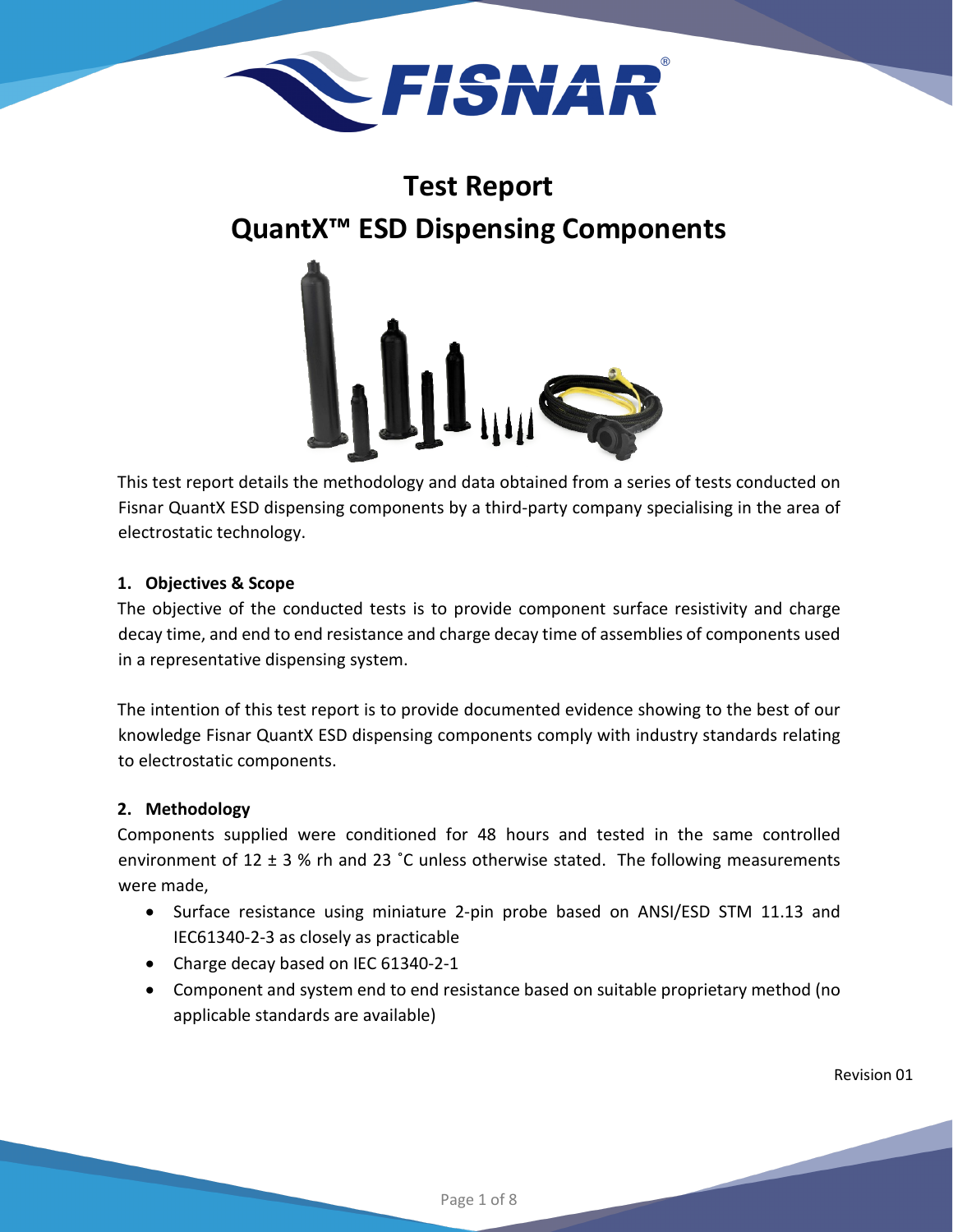

Surface resistance was measured using a Trek 152-1 high resistance meter with 2-point probe compliant with IEC 61340-2-3 and ANSI/ESD STM 11.13.

End to end resistance was also measured using the Trek 152-1 with suitable means of connecting to the item under test. Measurement results less than 1 MΩ (106 Ω) were made using 10 V test voltage. Measurement results greater than 1 MΩ (106 Ω) were made using 100 V.



Figure 1. Measurement of end-to-end resistance of dispenser assembly

Charge decay was measured using a Trek 158 Charged Plate Monitor (CPM) with conductive foam contact pad. To perform the test, one end of the item or assembly under test was connected to ground and the CPM charged to 1000 V. The item was then touched to the contact pad and the charge decay time read.



Figure 2. Measurement of charge decay time of assembly

Where multiple specimens of components were available, at least three measurements were normally made on each type of component under tests. Each measurement was normally made on a new specimen of the component under test (referred to in tables as Spec. 1 – Spec. n)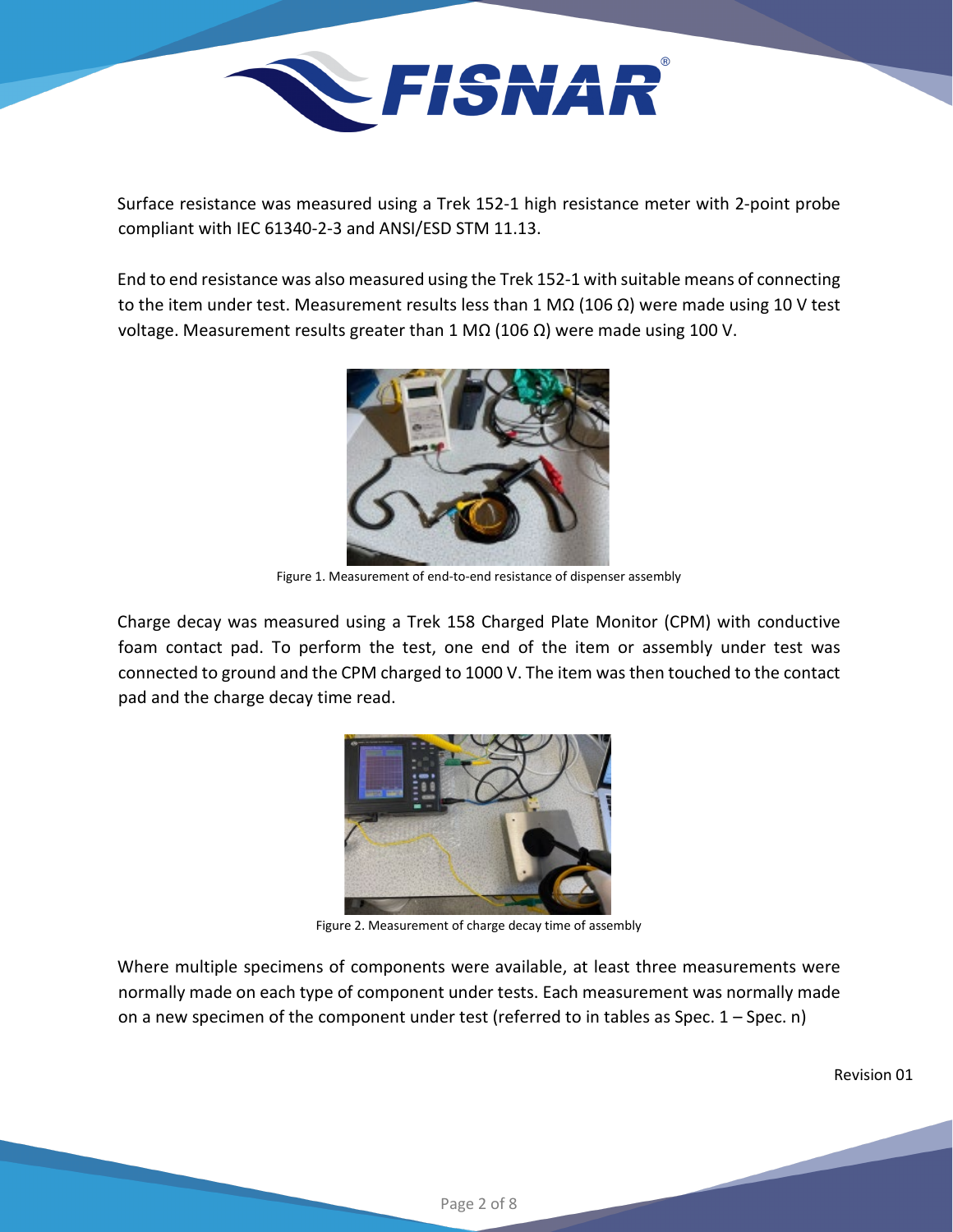

**3. Experimental**

#### **3.1 Specimens supplied and test combinations**

Specimens supplied included

• Dispensing system components listed in Table 1

The dispensing system components were assembled to make a handheld syringe dispensing system (Figure 3).



Figure 3. Syringe dispensing system

| Item Description                      | Item Number | Size              |
|---------------------------------------|-------------|-------------------|
| QuantX ESD safe syringe barrel        | 8501001     | 3cc               |
|                                       | 8501002     | 5cc               |
|                                       | 8501003     | 10cc              |
|                                       | 8501004     | 30cc              |
|                                       | 8501005     | 55 <sub>cc</sub>  |
| QuantX ESD safe adapter head assembly | 8501018     | 3cc               |
|                                       | 8501019     | 5cc               |
|                                       | 8501020     | 10cc              |
|                                       | 8501021     | 30/55cc           |
| QuantX ESD safe taper dispense tip    | 8501270     | 16ga              |
|                                       | 8501271     | 18ga              |
|                                       | 8501272     | 20ga              |
|                                       | 8501274     | 25ga              |
|                                       | 8501298     | 27 <sub>g</sub> a |
|                                       | 8501276     | 30ga              |

Table 1. Dispensing system components supplied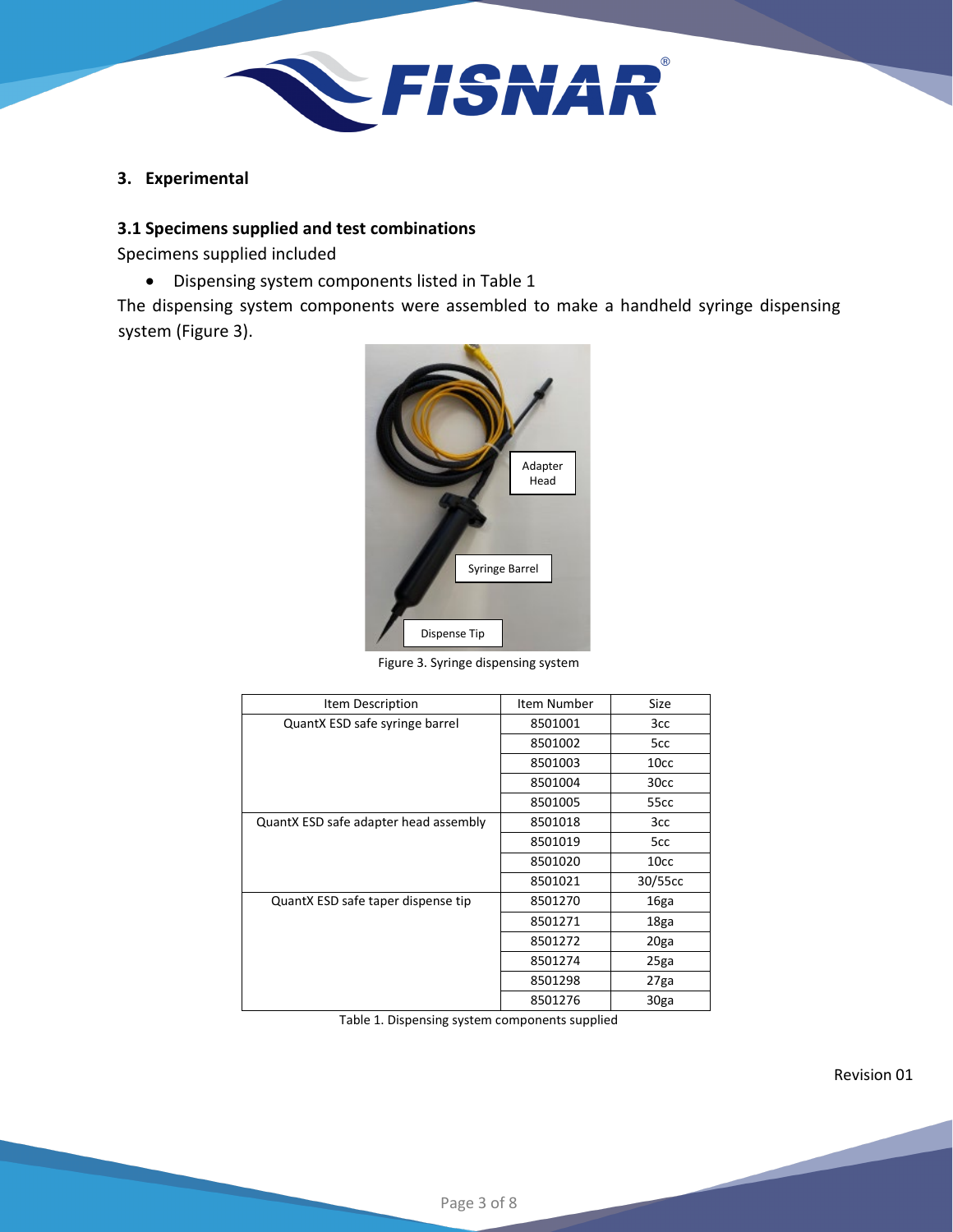

#### **3.2 Conditioning and test atmosphere**

The specimens were conditioned for over 48 hours at 12 ± 3 %rh before test. All resistance tests were made in this atmosphere.

## **3.3 Surface resistance**

Surface resistance measurements give the resistance measured across the surface of an item using the 2-pin electrodes. The surface resistance results are given in Table 2 - Table 4 and summarised in Section 4 Table 7 - Table 9.

| Item Number | Item Description    | Surface resistance $(\Omega)$ |                   |                   |
|-------------|---------------------|-------------------------------|-------------------|-------------------|
|             |                     | Spec.1                        | Spec.2            | Spec.3            |
| 8501001     | Syringe barrel 3cc  | < 10 <sup>3</sup>             | < 10 <sup>3</sup> | < 10 <sup>3</sup> |
| 8501002     | Syringe barrel 5cc  | < 10 <sup>3</sup>             | < 10 <sup>3</sup> | < 10 <sup>3</sup> |
| 8501003     | Syringe barrel 10cc | < 10 <sup>3</sup>             | < 10 <sup>3</sup> | < 10 <sup>3</sup> |
| 8501004     | Syringe barrel 30cc | < 10 <sup>3</sup>             | < 10 <sup>3</sup> | < 10 <sup>3</sup> |
| 8501005     | Syringe barrel 55cc | < 10 <sup>3</sup>             | < 10 <sup>3</sup> | < 10 <sup>3</sup> |

Table 2. Surface resistance of syringe barrels

| Item Number | Item Description              |                  |                     | Surface resistance $(\Omega)$ |        |
|-------------|-------------------------------|------------------|---------------------|-------------------------------|--------|
|             |                               |                  |                     | Spec.2                        | Spec.3 |
| 8501018     | Adapter head assembly 3cc     | Air in connector | < 10 <sup>3</sup>   | < 10 <sup>3</sup>             |        |
|             |                               | Tube sheath      | $6.8 \times 10^{9}$ | $1.7 \times 10^{10}$          |        |
|             |                               | Adapter head     | < 10 <sup>3</sup>   | < 10 <sup>3</sup>             |        |
| 8501019     | Adapter head assembly 5cc     | Air in connector | < 10 <sup>3</sup>   | < 10 <sup>3</sup>             |        |
|             |                               | Tube sheath      | $5.5 \times 10^{9}$ | $3.9 \times 10^{9}$           |        |
|             |                               | Adapter head     | < 10 <sup>3</sup>   | < 10 <sup>3</sup>             |        |
| 8501020     | Adapter head assembly 10cc    | Air in connector | < 10 <sup>3</sup>   | < 10 <sup>3</sup>             |        |
|             |                               | Tube sheath      | $3.2 \times 10^{9}$ | $2.5 \times 10^{9}$           |        |
|             |                               | Adapter head     | < 10 <sup>3</sup>   | < 10 <sup>3</sup>             |        |
| 8501021     | Adapter head assembly 30/55cc | Air in connector | < 10 <sup>3</sup>   | < 10 <sup>3</sup>             |        |
|             |                               | Tube sheath      | $8.5 \times 10^{9}$ | $4.2 \times 10^{9}$           |        |
|             |                               | Adapter head     | < 10 <sup>3</sup>   | < 10 <sup>3</sup>             |        |

Table 3. Surface resistance of adapter head assemblies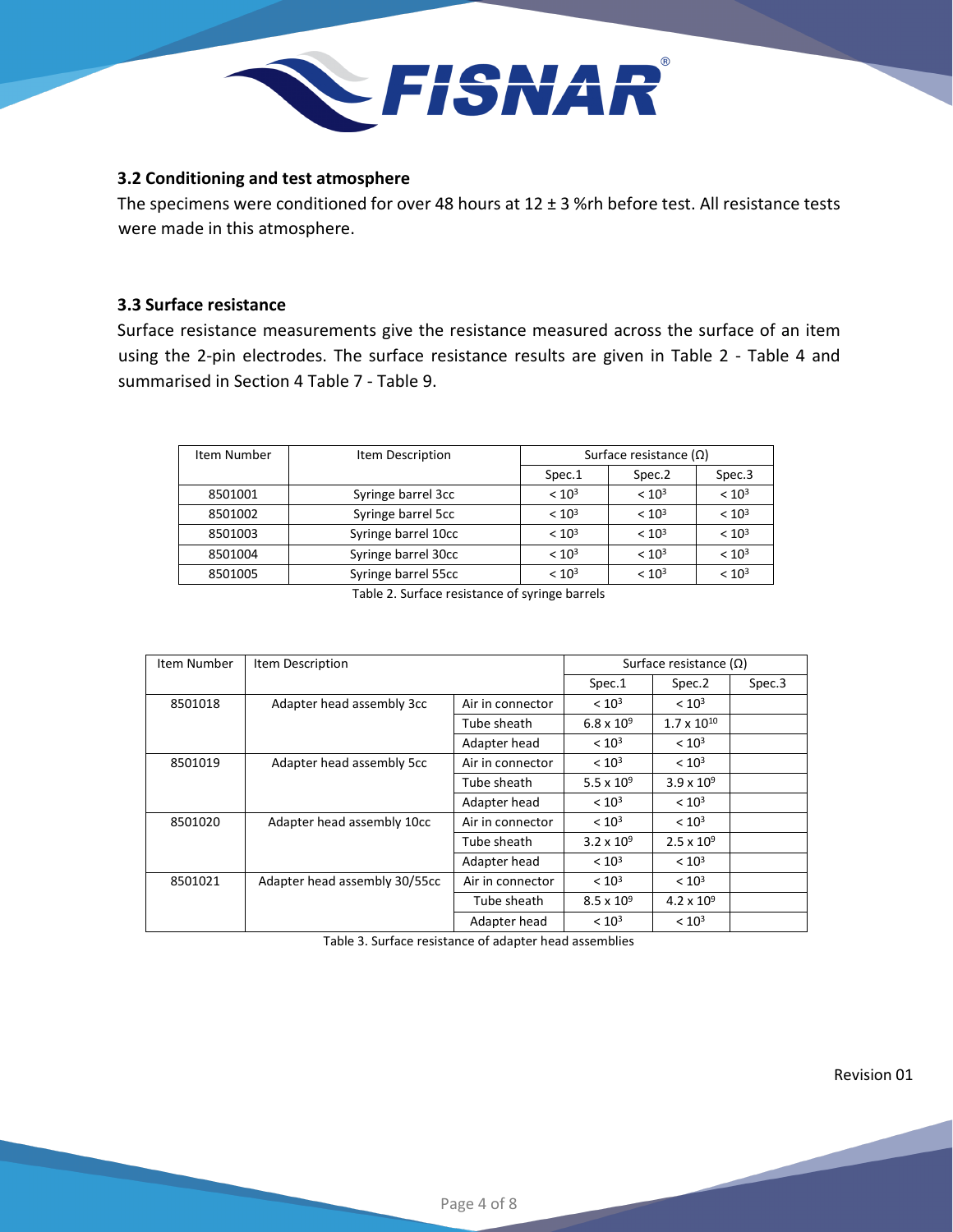

| Item Number | Item Description        | Surface resistance (Ω)       |                     |                     |
|-------------|-------------------------|------------------------------|---------------------|---------------------|
|             |                         | Spec.1                       | Spec. <sub>2</sub>  | Spec.3              |
| 8501270     | Taper Dispense Tip 16ga | < 10 <sup>3</sup>            | $1.6 \times 10^3$   | < 10 <sup>3</sup>   |
| 8501271     | Taper Dispense Tip 18ga | $2.0 \times 10^{3}$          | < 10 <sup>3</sup>   | < 10 <sup>3</sup>   |
| 8501272     | Taper Dispense Tip 20ga | $4.4 \times 10^{3}$          | $6.0 \times 10^{3}$ | $3.9 \times 10^{3}$ |
| 8501274     | Taper Dispense Tip 25ga | < 10 <sup>3</sup>            | $4.7 \times 10^{4}$ | < 10 <sup>3</sup>   |
| 8501298     | Taper Dispense Tip 27ga | 5.5 $\times$ 10 <sup>3</sup> | $8.2 \times 10^{4}$ | $1.9 \times 10^{4}$ |
| 8501276     | Taper Dispense Tip 30ga | < 10 <sup>3</sup>            | < 10 <sup>3</sup>   | < 10 <sup>3</sup>   |

Table 4. Surface resistance of dispense tips

### **3.4 End to end resistance of syringe dispensing systems**

End to end resistance tests the resistance of the system to groundable point simulated as used in normal operation.

The syringe dispensing system consisted of an adapter head, syringe barrel and taper dispense tip. One terminal of the resistance meter was connected to the ESD groundable point or end of hose. The second meter terminal was connected to the end of the taper dispense tip. The results are given in Table 5 and summarised in Section 4 Table 10

| Adapter head | Syringe Barrel | Dispense Tip | End to end resistance $(\Omega)$ |                     |
|--------------|----------------|--------------|----------------------------------|---------------------|
|              |                |              | To ESD groundable point          | To end of hose      |
| 8501018      | 8501001        | 8501270      | $4.4 \times 10^{3}$              | $7.8 \times 10^{5}$ |
| 8501018      | 8501001        | 8501271      | $2.6 \times 10^{3}$              | $8.4 \times 10^{5}$ |
| 8501018      | 8501001        | 8501272      | $2.5 \times 10^{4}$              | $8.7 \times 10^{5}$ |
| 8501019      | 8501002        | 8501274      | $2.6 \times 10^{5}$              | $9.0 \times 10^{5}$ |
| 8501019      | 8501002        | 8501276      | $2.7 \times 10^{4}$              | $8.5 \times 10^{5}$ |
| 8501019      | 8501002        | 8501298      | $2.1 \times 10^6$                | $9.1 \times 10^{5}$ |
| 8501020      | 8501003        | 8501270      | $4.5 \times 10^{4}$              | $8.3 \times 10^{5}$ |
| 8501020      | 8501003        | 8501271      | $9.5 \times 10^{3}$              | $6.6 \times 10^{5}$ |
| 8501020      | 8501003        | 8501272      | $1.7 \times 10^{4}$              | $8.8 \times 10^{5}$ |
| 8501021      | 8501004        | 8501274      | $6.0 \times 10^{3}$              | $8.2 \times 10^{5}$ |
| 8501021      | 8501004        | 8501276      | $3.8 \times 10^{3}$              | $8.2 \times 10^{5}$ |
| 8501021      | 8501004        | 8501298      | $3.0 \times 10^{4}$              | $8.7 \times 10^{5}$ |
| 8501021      | 8501005        | 8501270      | $2.8 \times 10^{3}$              | $8.4 \times 10^{5}$ |
| 8501021      | 8501005        | 8501271      | $2.4 \times 10^{3}$              | $8.5 \times 10^{5}$ |
| 8501021      | 8501005        | 8501272      | $1.5 \times 10^{4}$              | $8.2 \times 10^{5}$ |
| 8501018      | 8501001        | 8501274      | $1.4 \times 10^{4}$              | $7.8 \times 10^{5}$ |
| 8501019      | 8501002        | 8501276      | $1.6\times10^4$                  | $8.5 \times 10^{5}$ |
| 8501020      | 8501003        | 8501298      | $3.9 \times 10^{4}$              | $8.9 \times 10^{5}$ |

Table 5. End to end resistance of syringe dispensing system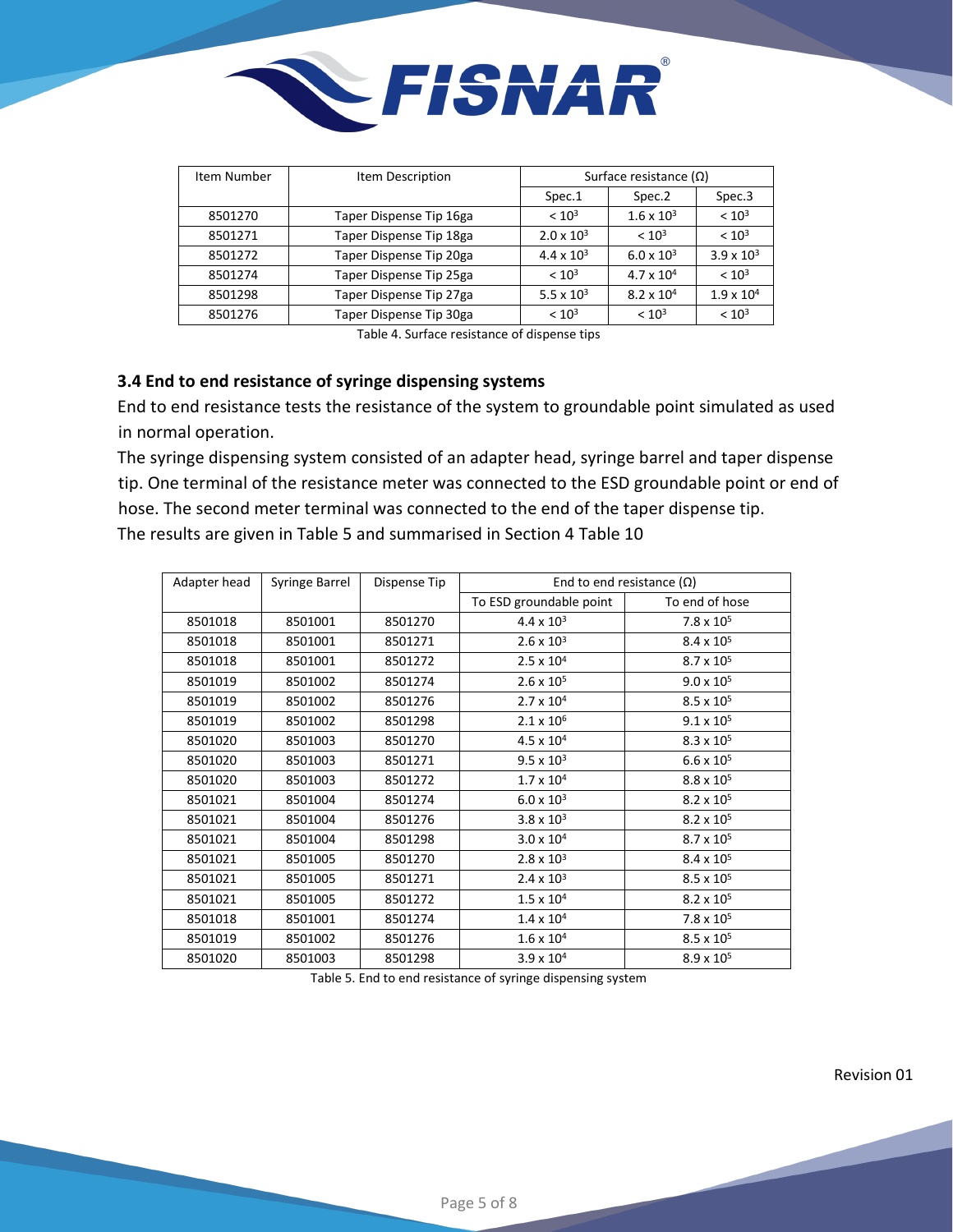

### **3.5 Charge decay of syringe dispensing systems**

Charge decay tests were made on the assembled syringe dispensing system (Table 6). In this test the system was earthed via the ESD earth connector, and the tip touched to the conductive foam pad on the CPM.

The results are summarised in Section 4 Table 11.

| Adapter head | Syringe Barrel | Dispense Tip | Charge decay time (s) |
|--------------|----------------|--------------|-----------------------|
| 8501018      | 8501001        | 8501270      | ${}_{0.1}$            |
| 8501018      | 8501001        | 8501271      | ${}_{0.1}$            |
| 8501018      | 8501001        | 8501272      | ${}_{0.1}$            |
| 8501019      | 8501002        | 8501274      | ${}_{0.1}$            |
| 8501019      | 8501002        | 8501276      | ${}_{0.1}$            |
| 8501019      | 8501002        | 8501298      | ${}_{0.1}$            |
| 8501020      | 8501003        | 8501270      | ${}_{0.1}$            |
| 8501020      | 8501003        | 8501271      | ${}_{0.1}$            |
| 8501020      | 8501003        | 8501272      | ${}_{0.1}$            |
| 8501021      | 8501004        | 8501274      | ${}_{0.1}$            |
| 8501021      | 8501004        | 8501276      | ${}_{0.1}$            |
| 8501021      | 8501004        | 8501298      | ${}_{0.1}$            |
| 8501021      | 8501005        | 8501270      | ${}_{0.1}$            |
| 8501021      | 8501005        | 8501271      | ${}_{0.1}$            |
| 8501021      | 8501005        | 8501272      | ${}_{0.1}$            |
| 8501018      | 8501001        | 8501274      | ${}_{0.1}$            |
| 8501019      | 8501002        | 8501276      | ${}_{0.1}$            |
| 8501020      | 8501003        | 8501298      | ${}_{0.1}$            |

Table 6. Charge decay of syringe dispensing system

# **4. Summary of Results**

The results of section 3 are summarised in Table 7 – Table 11.

| Item Number                                       | Item Description | Minimum Surface<br>resistance $(\Omega)$ | Maximum Surface<br>resistance $(\Omega)$ |
|---------------------------------------------------|------------------|------------------------------------------|------------------------------------------|
| 8501001, 8501002,<br>8501003, 8501004,<br>8501005 | Syringe Barrel   |                                          | < 10 <sup>3</sup>                        |

Table 7. Summary of syringe barrel surface resistance results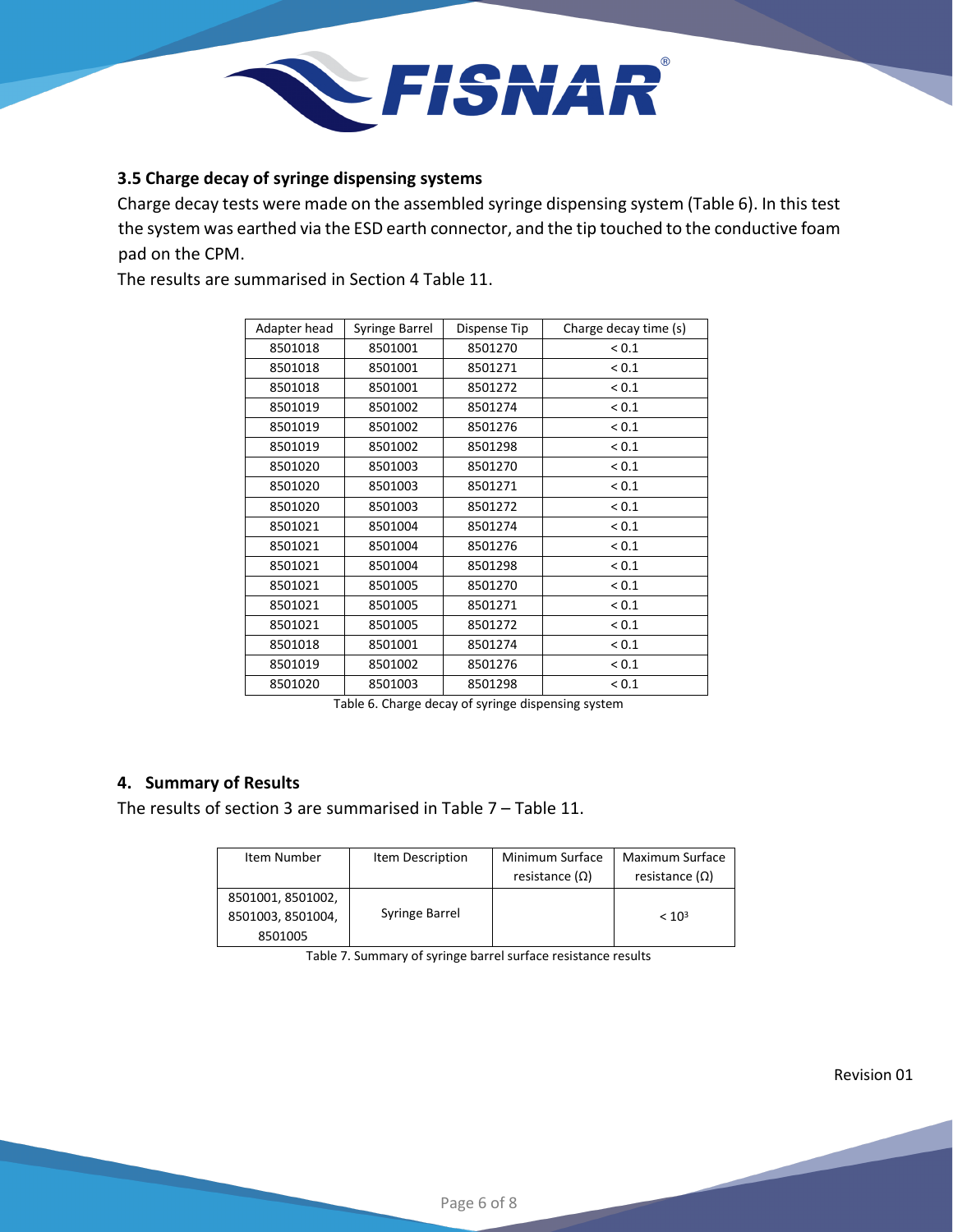

| Item Number          | Item Description | Minimum Surface<br>resistance $(\Omega)$ | Maximum Surface<br>resistance $(\Omega)$ |
|----------------------|------------------|------------------------------------------|------------------------------------------|
| 8501018,             | Air in connector |                                          | < 10 <sup>3</sup>                        |
| 8501019,<br>8501020, | Tube sheath      | $4.2 \times 10^{9}$                      | $1.7 \times 10^{10}$                     |
| 8501021              | Adapter head     |                                          | < 10 <sup>3</sup>                        |

Table 8. Summary of adapter head surface resistance results

| Item Number       | Item Description | Minimum Surface<br>resistance $(\Omega)$ | Maximum Surface<br>resistance $(\Omega)$ |
|-------------------|------------------|------------------------------------------|------------------------------------------|
| 8501270, 8501271, |                  |                                          |                                          |
| 8501272, 8501274, | Dispense Tip     |                                          | < 10 <sup>3</sup>                        |
| 8501298, 8501276  |                  |                                          |                                          |

Table 9. Summary of dispense tip surface resistance results

| Item Number | Item Description                                                                            | Minimum Surface       | Maximum Surface       |
|-------------|---------------------------------------------------------------------------------------------|-----------------------|-----------------------|
|             |                                                                                             | resistance $(\Omega)$ | resistance $(\Omega)$ |
| See Table 5 | <b>Syringe Dispensing System</b><br>(Adapter head assy. + syringe<br>barrel + dispense tip) | $2.4 \times 10^{3}$   | $2.1 \times 10^{6}$   |

Table 10. Summary of end to end resistance of syringe dispensing system results

| Item Number | Item Description                 | Minimum charge | Maximum charge |
|-------------|----------------------------------|----------------|----------------|
|             |                                  | decay (s)      | decay (s)      |
| See Table 6 | <b>Syringe Dispensing System</b> |                |                |
|             | (Adapter head assy. + syringe    |                | ${}_{0.1}$     |
|             | barrel + dispense tip)           |                |                |

Table 11. Summary of charge decay of syringe dispensing system results

#### **5. Evaluation**

There are no specific requirements for syringe dispensing systems under the IEC 61340-5-1 or ANSI/ESD S20.20 ESD control standards. Similarly, there are no specific requirements for charge decay time in these standards.

The ESD ADV1.0 Glossary classifies a material that has surface or volume resistance less than  $10^4$  Ω as conductive. Materials that have resistance between  $10^4$  Ω and  $10^{11}$  Ω are classified as static dissipative. A material that has resistance greater than or equal to  $10^{11} \Omega$  is classified as insulative.

It is widely considered that items having charge decay time less than 2 seconds are acceptable in ESD control.